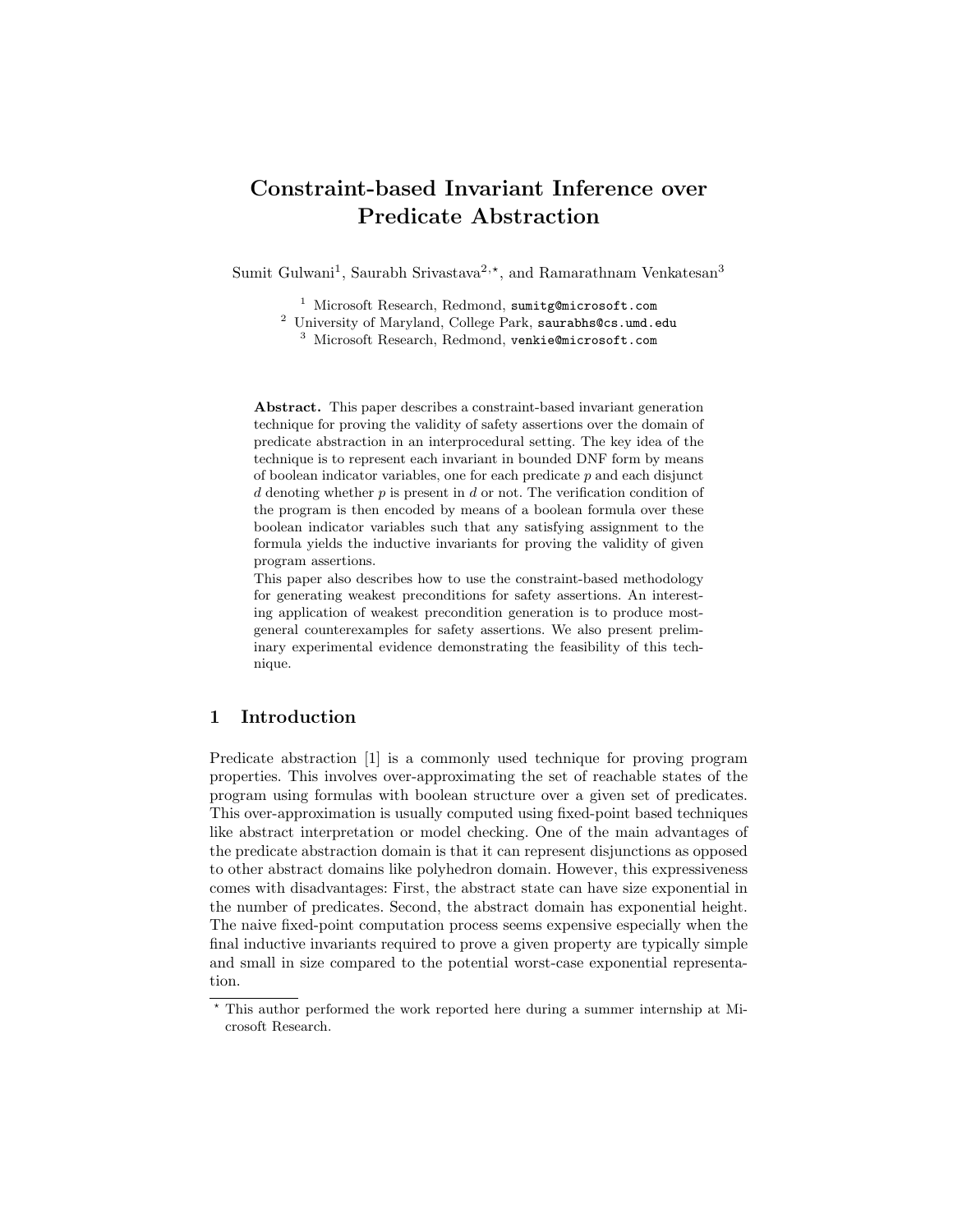In this paper, we describe a technique for discovering inductive invariants over predicate abstraction that exploits the observation that the inductive invariants required for proving a given assertion typically require a small representation, instead of the worst-case exponential representation. In particular, we describe the inductive invariants using a bounded boolean structure over a given set of predicates, say DNF formulas with at most  $k$  disjuncts, where  $k$  is some small constant.<sup>4</sup> To achieve completeness, we can iteratively increase the value of  $k$ .

Our technique is based on the following observation: Any DNF formula with  $k$  disjuncts over a set of n predicates can be described by a truth-value assignment to  $k \times n$  boolean (indicator) variables, one for each predicate p and each disjunct d denoting whether predicate  $p$  is in disjunct d. The key idea of our technique is to establish boolean constraints between the boolean indicator variables corresponding to the invariants at neighboring program locations by using the predicate cover operation<sup>5</sup> (The predicate cover of a formula  $F$  is the weakest formula over a set of predicates that implies  $F$ ). The boolean constraint thus obtained encodes the verification condition of the program. A satisfying assignment to this boolean formula yields the inductive invariants sufficient to establish the validity of given assertions. Unsatisfiability of the boolean formula denotes that there are no inductive invariants over our choice of template structure (DNF formula with  $k$  disjuncts over the given set of predicates) to validate the assertions in the program. The size of the generated boolean formula is linear in the size of the program and the size of the predicate cover, and polynomial in the number of the predicates. Finding a satisfying assignment to the boolean formula can take exponential time in the worst-case and in theory we have still not gotten rid of the exponential factor. However, this methodology allows a direct way to leverage the engineering advances of the SAT solvers. It is noteworthy that the last decade has witnessed a revolution in SAT solvers enabling solving of industrial sized satisfiability instances.

Our constraint-based technique offers three main advantages over the fixedpoint computation based method. First, it is goal-directed and hence has the potential to be more efficient. Secondly, it does away with the iterative process of computing fixed-points, which is expensive, especially when performed on abstractions with exponential-height lattices, like predicate abstraction. Thirdly, it cleanly splits the reasoning required of SMT formulas generated during predicate abstraction into two parts: Theory-based reasoning using predicate cover operation over small and mostly conjunctive formulas (this encodes the abstract

<sup>&</sup>lt;sup>4</sup> It may appear that this observation can also be used to obtain a PTIME abstract interpretation  $[2]$  based algorithm for discovering inductive invariants with  $k$  disjuncts. However, this is not true. The domain of  $k$ -DNF formulas does not form a lattice as there is no unique LUB. The domain of formulas whose CNF representation contains at most  $k$  disjuncts in each conjunct does form a lattice of polynomial height. However, in that case, each abstract interpretation operation requires reasoning about an SMT formula in CNF form, which is NP-hard.

 $^5$  A fundamental operation used in abstract transformers while performing abstract  $\,$ interpretation over predicate abstraction [1].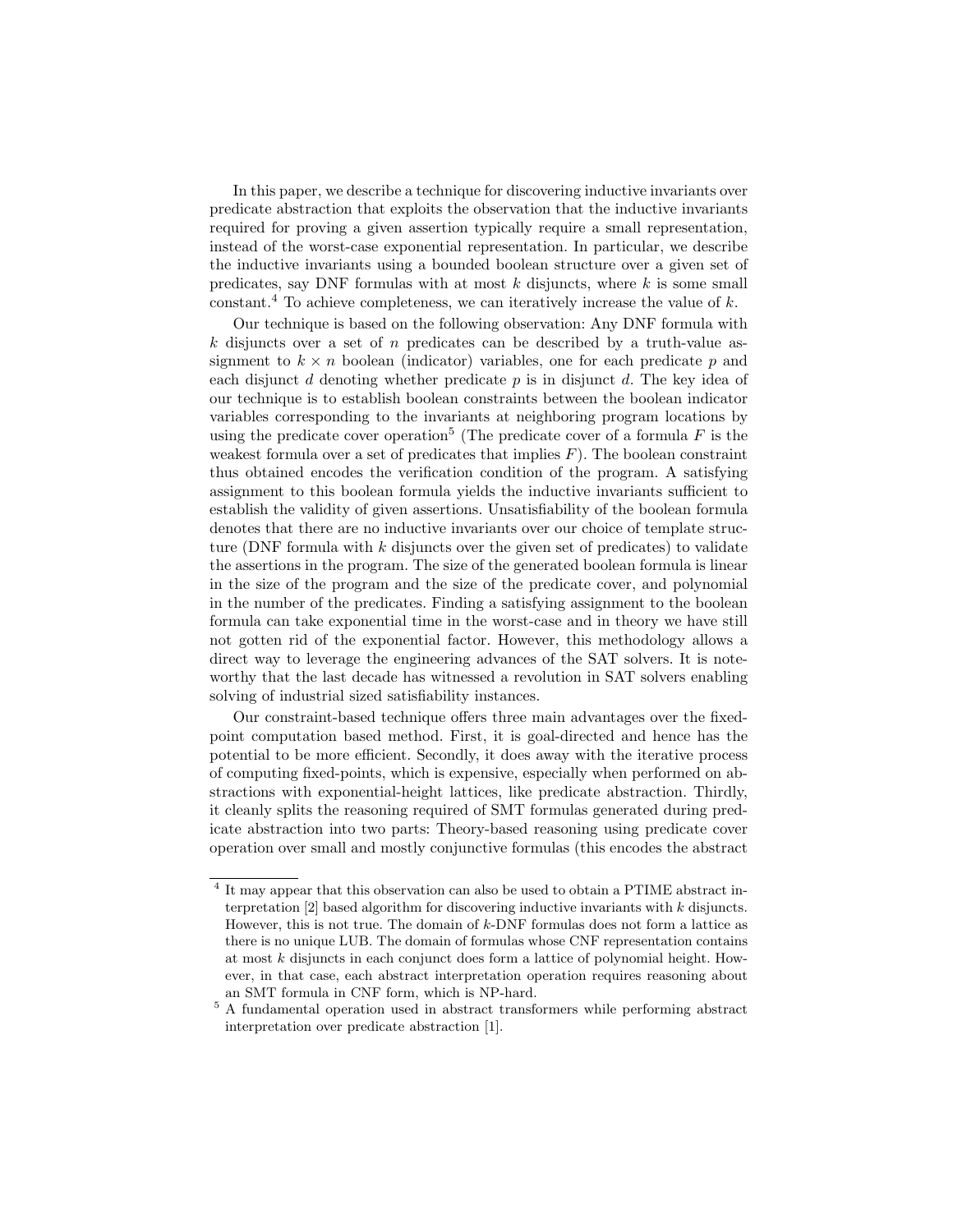program semantics) and SAT-based reasoning over a polynomially-sized boolean formula (this encodes the fixed-point).<sup>6</sup>

Our technique complements abstraction refinement techniques (such as counterexample guided abstraction refinement [3] and interpolation based methods [4]) by equipping them with a more robust invariant generation procedure. Abstraction refinement techniques alleviate the cost involved in predicate abstraction by iteratively refining the abstraction until an inductive invariant can be expressed. Our technique alleviates the cost of reasoning over a given abstraction by off-loading the cost of boolean reasoning and fixed-point computation to a SAT query.

We further show how to generate weakest preconditions using the constraintbased methodology. The key idea is to treat the precondition as an unknown relation and repeatedly search for a precondition that is weaker than the current solution until none exists. We prove that this process requires at most  $n$ satisfiability queries, where  $n$  is the number of predicates. We then describe an interesting application of weakest precondition generation, namely generating most-general counterexample in case the assertions in the program are not valid.

This paper makes the following technical contributions:

- We show how to model the problem of discovering inductive invariants over predicate abstraction as the problem of finding a satisfying assignment to a boolean formula (Section 3). We also show how to extend this modeling to a context-sensitive interprocedural analysis, which is provably harder than intraprocedural analysis (Section 3.2).
- We show how to model the problem of weakest precondition generation over predicate abstraction as the problem of finding satisfying assignments to (at most) n boolean formulas (Section 4). This procedure can be used to find most-general counterexamples to safety assertions, assuming program termination (Section 4.1).

# 2 Preliminaries

#### 2.1 Program Model

We consider programs with assignments of the form  $x := e$ , where x denotes some variable and e denotes some expression. (Note that memory reads/writes can be modeled using this formalism by using select-update expressions.) We also allow for assume and assert statements of the form  $\text{assume}(p)$  and  $\text{assert}(p)$ , where  $p$  is some predicate. Since we allow for **assume** statements, without loss of generality, we assume that all conditionals in the program are non-deterministic.

<sup>&</sup>lt;sup>6</sup> It is not difficult to extend our approach to model the process of inductive invariant generation as solving only one polynomially-sized SMT query. However, the result that we present is stronger. It shows how to reduce the problem of inductive invariant generation to the problem of solving several small SMT queries over mostly conjunctive formulas and one polynomially sized SAT query.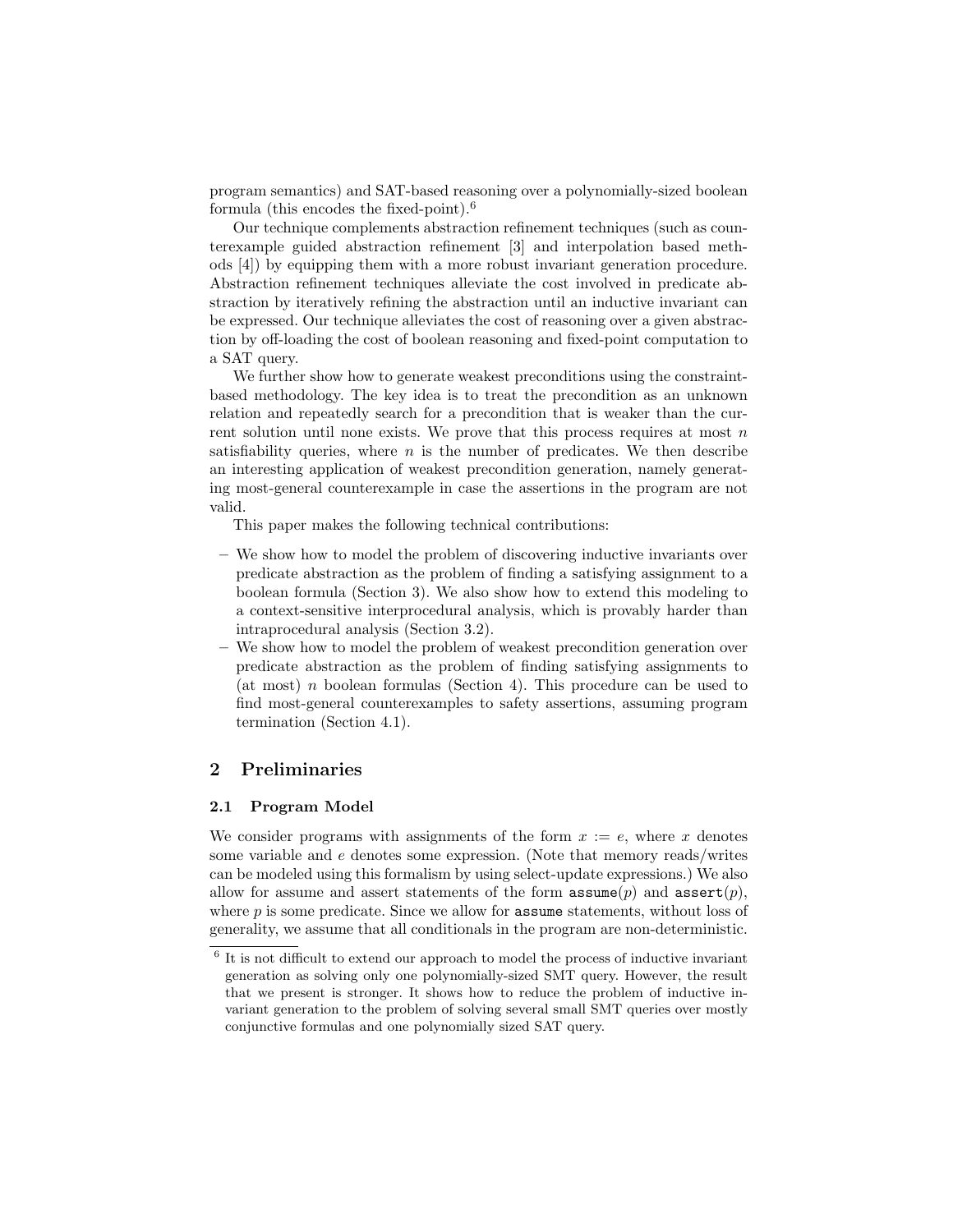#### 2.2 Generating Verification Conditions from a Program

A cut-set of a program is a set of program locations (called cut-points) such that each cycle in the control flow graph of the program passes through some program location in the cut-set. One simple way to choose a cut-set is to include all targets of back-edges in any depth first traversal of the control-flow graph. (In case of structured programs, where all loops are natural loops, this corresponds to choosing the header node of each loop.) A simple path is any path that starts at a cut-point or program entry  $\pi_{\text{entry}}$  and ends at a cut-point or program exit  $\pi_{\text{exit}}$  without passing through any other cut-point.

We associate the program entry and exit locations as well as each cut-point  $\pi$  with a *relation*  $R^{\pi}$  over program variables that are live at  $\pi$ . The verification condition  $VC(\tau)$  of any simple path  $\tau$  between end-points  $\pi_1$  and  $\pi_2$  is given by the following formula:

$$
VC(\tau) = R^{\pi_1} \Rightarrow \omega(\tau, R^{\pi_2})
$$

The notation  $\omega(\tau, R)$  denotes the weakest precondition of path  $\tau$  (which is a sequence of program instructions) with respect to  $R$  and is as defined below:

$$
\begin{aligned}\n\omega(x := e, R) &= R[e/x] & \omega(\text{assume } p, R) &= p \Rightarrow R \\
\omega(S_1; S_2, R) &= \omega(S_1, \omega(S_2, R)) & \omega(\text{assert } p, R) &= p \land R\n\end{aligned}
$$

where the notation  $[e/x]$  denotes substitution of x by e and may not be eagerly carried out across unknown relations R. Observe that the verification condition for any simple path  $\tau$  between  $\pi_1$  and  $\pi_2$  simplifies to the following form:

$$
VC(\tau) = R^{\pi_1} \Rightarrow (G_1 \Rightarrow (G_2 \land R^{\pi_2} \sigma))
$$
\n(1)

where  $\sigma$  is some substitution, and  $G_1$  and  $G_2$  are known formulas obtained from the predicates that occur in assume and assert statements (on path  $\tau$ ), respectively, after appropriate substitutions. The following claim holds.

*Claim 1.* The assertions in the given program are valid iff when we set  $R^{\pi_{\text{entry}}}$  $R^{\pi_{\text{exit}}}$  = true then there exist relations  $R^{\pi}$  for all cut-points  $\pi$  such that the verification conditions  $VC(\tau)$  hold for every simple path  $\tau$ .

## 3 Program Verification

Given a program with some assertions, the program verification problem is to verify whether or not the assertions are valid. The challenge in program verification is to discover the appropriate inductive invariants  $R^{\pi}$  at different program points  $\pi$  such that the verification conditions  $VC(\tau)$  in Eq. 1 holds for all simple paths  $\tau$ , which implies the validity of the given assertions (Claim 1). (The issue of discovering counterexamples, in case the assertions are not valid, is addressed in Section 4.1.)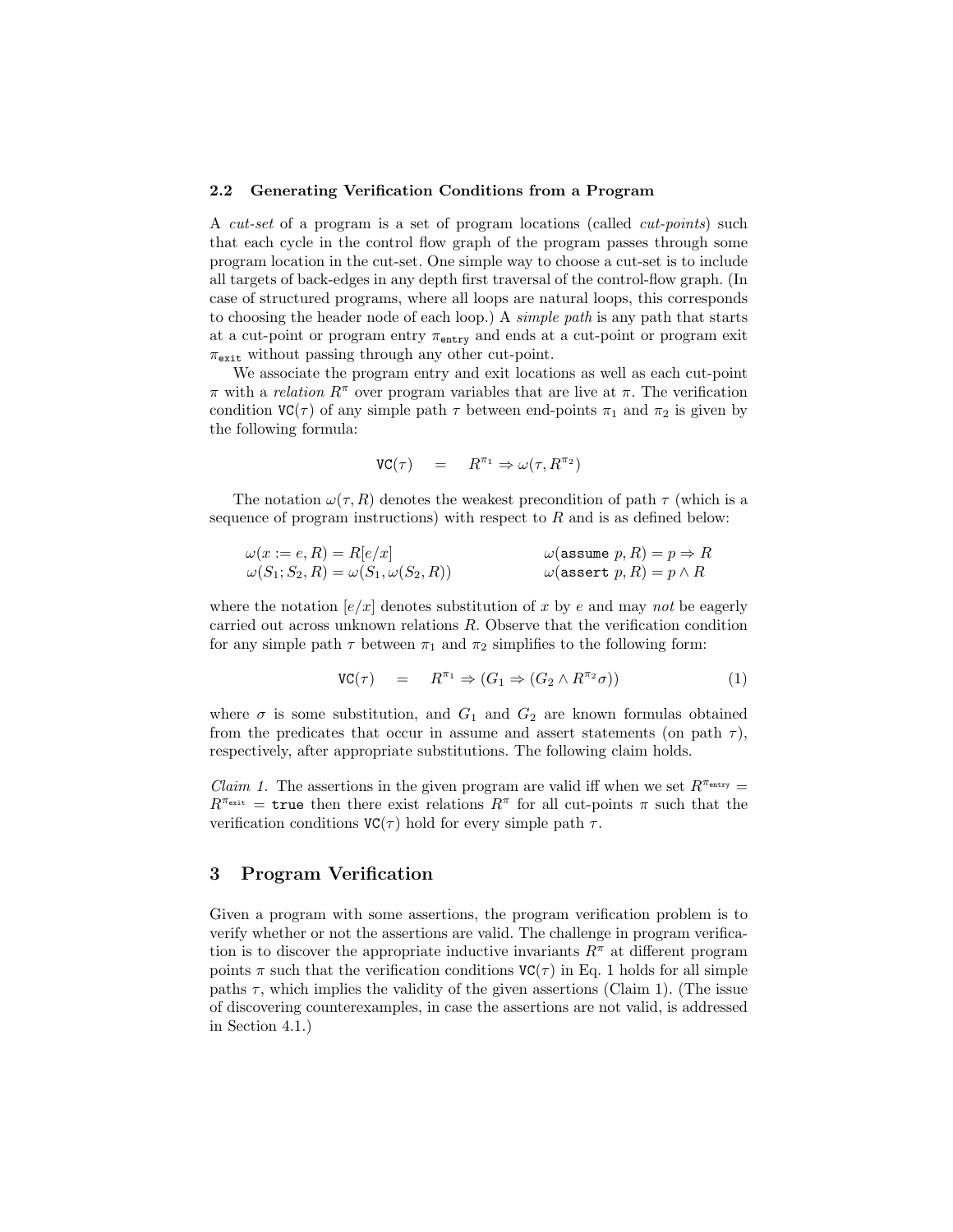

Fig. 1. (a) Iteration over x with an auxiliary variable y (b) The control flow graph (CFG) with the loop invariant marked as  $R$  (c) The CFG as modeled in our system. (d)  $VC(\tau)$  corresponding to each simple path  $\tau$ . (e) The set of predicates S.

Example We first illustrate our constraint-based approach to invariant generation by means of a simple example. Consider the program in Figure  $1(a)$ . The program loop iterates using the loop counter x and increments an auxiliary variable y as well. Its control flow graph (CFG) is shown in Figure 1(b). The program is modeled in our system as Figure  $1(c)$ . There are three simple paths going from program entry to loop header  $(\overline{1} \rightarrow \overline{2})$ , around the loop  $(\overline{2} \rightarrow \overline{2})$ , and loop header to program exit  $(\sqrt{2} \rightarrow \sqrt{3})$ , respectively, and the verification conditions they generate (using Eq. 1) are shown in Figure 1(d). The set of predicates  $S$ over which we seek to discover our inductive invariant is shown in Figure  $1(e)$ . Let  $\pi$  be the program point at the loop header just *after* the join point. Suppose we make the simplifying assumption that the inductive loop relation R at  $\pi$  is a conjunction of some predicates from S, and we seek to discover those predicates.

The first step is to associate with each predicate  $p \in S$  a boolean indicator variable  $b_p$  indicating p's presence or absence in R. Then we consider each verification condition  $VC(\tau)$  (derived from a simple path  $\tau$  using Eq. 1) in turn and generate constraints on the indicator variables:

– Loop entry  $(\lceil \cdot \rceil \to \lceil \cdot \rceil)$ : The verification condition is  $m > 0 \Rightarrow R[y \to 0, x \to 0]$ 0], for which we generate the constraint

$$
\neg b_{x \le y} \land \neg b_{x \ge m} \land \neg b_{y \ge m} \tag{Ex-1}
$$

denoting that the predicates  $x < y$  and  $x \ge m$  and  $y \ge m$  cannot be in R since they are not implied by the verification condition for loop entry.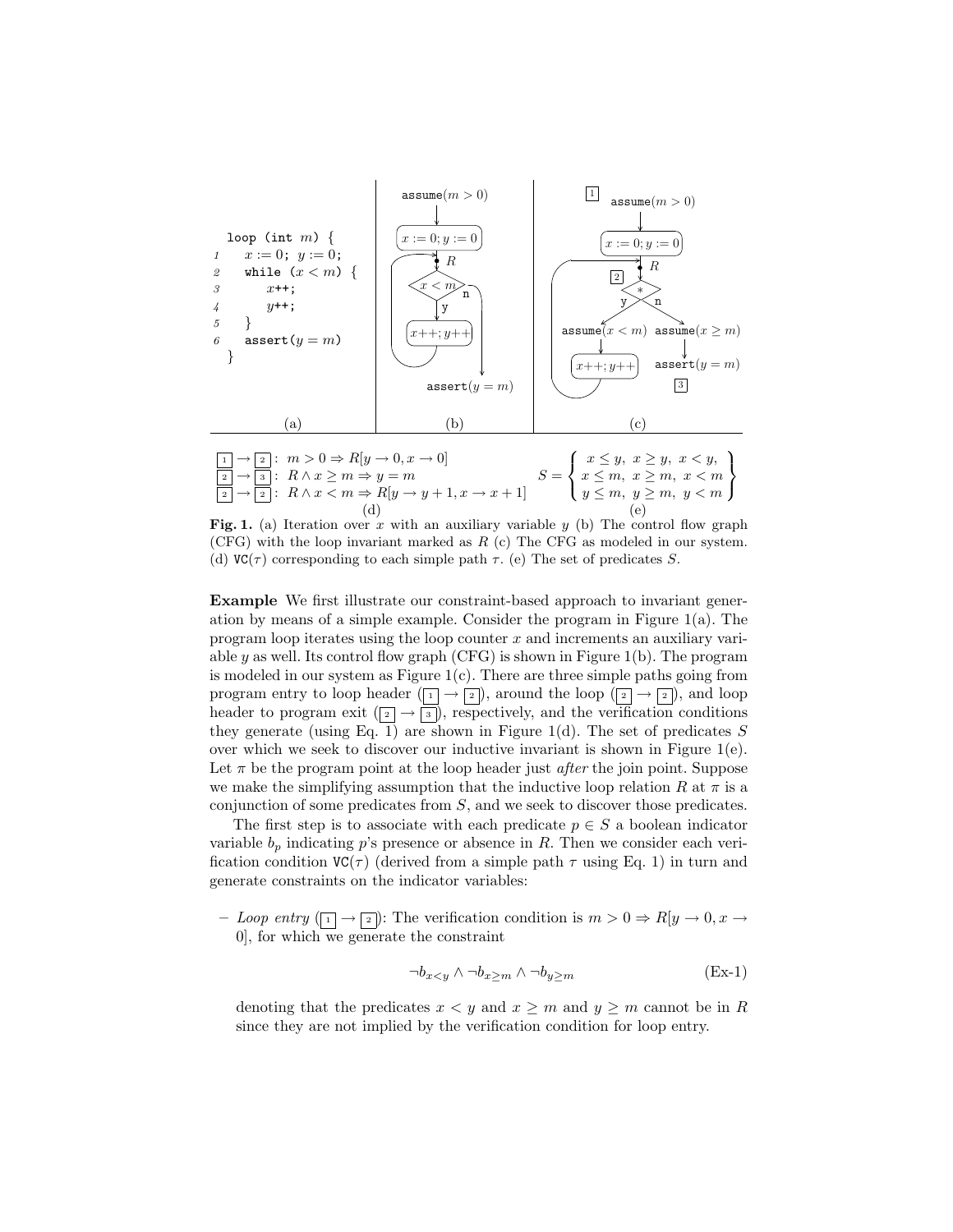– Loop exit  $(\sqrt{2} \rightarrow \sqrt{3})$ : The verification condition is  $R \wedge x \geq m \Rightarrow y = m$ , for which we generate the constraint

$$
(b_{y \ge m} \wedge b_{y \le m}) \vee b_{x < m} \vee (b_{x \le y} \wedge b_{y \le x} \wedge b_{x \le m})
$$
 (Ex-2)

denoting that either both  $y \ge m$  and  $y \le m$  belong to R, or  $x < m$  belongs to R, or the three predicates  $x \leq y, y \leq x$ , and  $x \leq m$  belongs to R. Observe that these are the only three non-trivial<sup>7</sup> ways in which we can prove  $y = m$ under the assumption  $x \geq m$ . In general, these different ways are computed by using the predicate cover operation.

– Inductive  $(\boxed{2}$  →  $\boxed{2}$ ): The verification condition is  $R \wedge x < m \Rightarrow R[y \rightarrow$  $y + 1, x \rightarrow x + 1$ , for which we generate the constraint

$$
(b_{y \leq m} \Rightarrow b_{y < m} \lor (b_{x \leq y} \land b_{y \leq x})) \land \neg b_{x < m} \land \neg b_{y < m}
$$
 (Ex-3)

denoting that if  $y \le m$  belongs to R, then either  $y \le m$  or  $x \le y \wedge y \le x$ should also belong to R, and that the predicates  $x < m$  and  $y < m$  cannot be in R. The reader can easily check that this verification condition allows any other predicate p to be in R because  $p \wedge x \leq m \Rightarrow p[y \rightarrow y + 1, x \rightarrow x + 1].$ These constraints are generated by considering each predicate  $p$ , finding the weakest conditions  $\delta(p)$  over the set of predicates under which  $p \wedge x$  $m \Rightarrow p[y \rightarrow y + 1, x \rightarrow x + 1]$  and then generating the constraint that  $b_p \Rightarrow \delta(p)$ . For the predicate  $b_{x and  $b_{y,  $\delta(p)$  is false and hence we$$ generate the constraints  $\neg b_{x\leq m}$  and  $\neg b_{y\leq m}$ . For the predicate  $b_{y\leq m}$ ,  $\delta(p)$  is  $b_{y. For all other predicates,  $\delta(p)$  is true.$ 

Putting Eq. (Ex-1), (Ex-2), (Ex-3) together we get a SAT formula (over the boolean indicator variables) that encodes the verification condition of the program. The reader can verify that  $b_{x>y} = b_{x\leq y} = b_{x\leq m} = \text{true}$  (and all others false) is a satisfying solution. This corresponds to R being  $(x = y \land x \leq m)$ .

#### 3.1 Formal constraint generation

We now formally present our constraint-based methodology for discovering the inductive invariants  $R^{\pi}$  when they can be described using a k-DNF formula over a given set of predicates S. (We use k-DNF form for simplicity. Our methodology can also be applied to other boolean structures that are representable by a bounded number of boolean variables.) In such a case, we can represent  $R^{\pi}$  by  $k \times n$  boolean indicator variables  $b_{i,p}^{\pi}$  (where  $1 \leq i \leq k, p \in S, n = |S|$ ), where the boolean variable  $b_{i,p}^{\pi}$  denotes whether predicate p is present in the  $i^{th}$  disjunct of the invariant  $R^{\pi}$  at program point  $\pi$ . We show how to encode the verification condition of the program as a boolean formula  $\psi$  over the boolean indicator variables  $b_{i,p}^{\pi}$ . The boolean formula  $\psi$  is satisfiable iff there exist inductive invariants  $(in k-DNF form)$  strong enough to prove the validity of the assertions—this is the key result of the paper.

<sup>&</sup>lt;sup>7</sup> Trivial expressions in this case are those that imply **false**, e.g.,  $(x \ge y \land x < y)$ .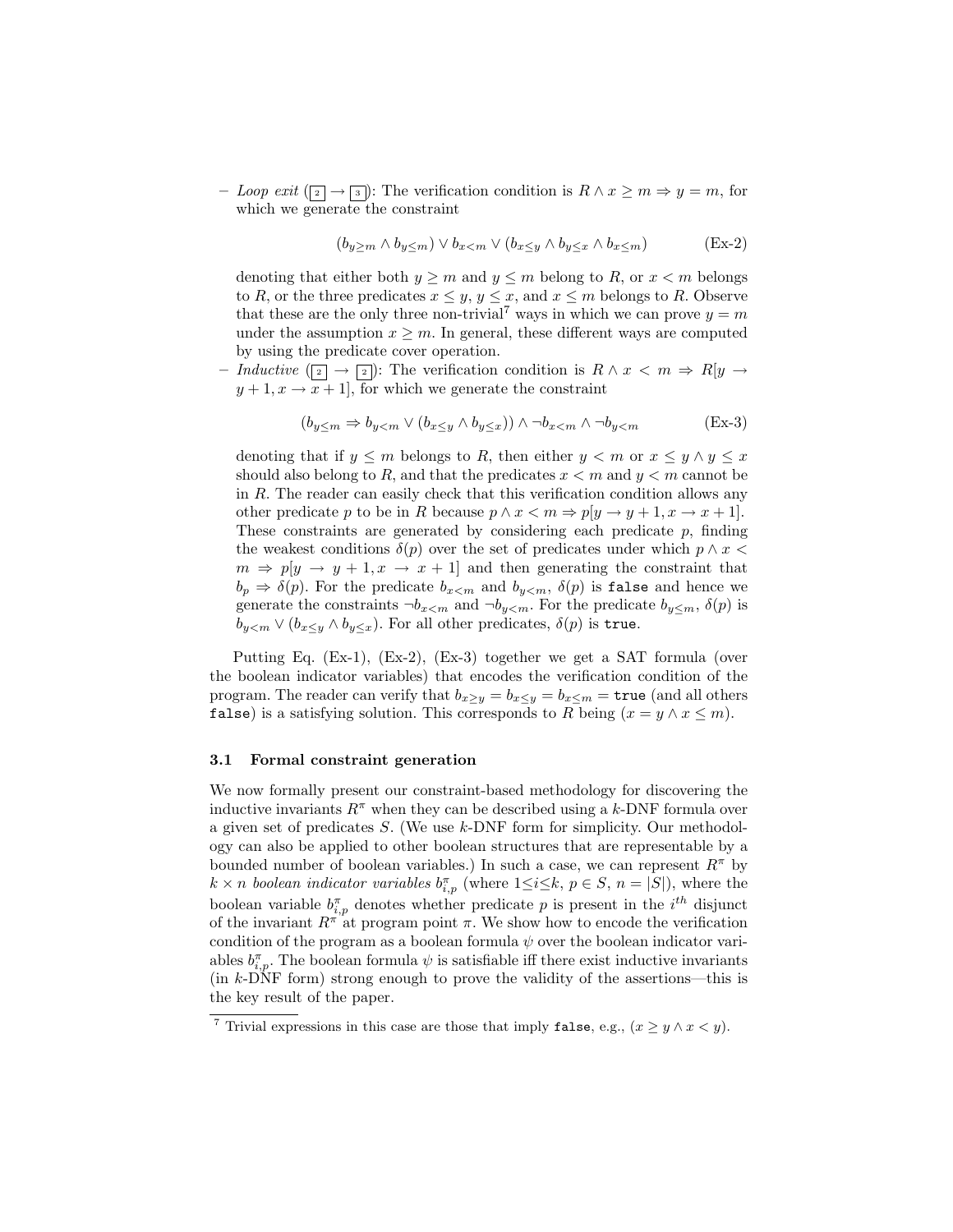We first show how to encode the verification condition of any simple path  $\tau$ as a boolean formula  $\psi(\tau)$ . The following three cases arise, which we consider in increasing order of difficulty:

Case 1: Path between program entry and a cut-point. The verification condition in Eq. 1 simplifies to the following form after substituting  $R^{\pi_1}$  = true and expanding  $R^{\pi_2}$  as  $\bigvee^k$  $j=1$  $R_j^{\pi_2}$ , where each  $R_j^{\pi_2}$  is conjunction of some predicates from S.

$$
G_1 \Rightarrow \left( G_2 \wedge \bigvee_{j=1}^k R_j^{\pi_2} \sigma \right)
$$

The above constraint restricts how strong  $R^{\pi_2}$  can be. In particular, if  $p_1 \in$  $R_1^{\pi_2}, \ldots, p_k \in R_k^{\pi_2}$ , then it must be the case that  $G_1 \Rightarrow \bigvee^k$  $\bigvee_{j=1} p_j \sigma$ . Hence, we can rewrite the above constraint as:

$$
(G_1 \Rightarrow G_2) \land \bigwedge_{p_1, \dots, p_k \in S} \left( (\bigwedge_{j=1}^k b_{j, p_j}^{\pi_2}) \Rightarrow (G_1 \Rightarrow \bigvee_{j=1}^k p_j \sigma) \right)
$$
 (2)

This can be encoded as the following boolean constraint  $\psi(\tau)$  over boolean indicator variables  $b_{i,p}^{\pi_2}$ .

$$
\psi(\tau) = D(G_1, G_2) \wedge \bigwedge_{p_1, \dots, p_k \in S} \left( (\bigwedge_{j=1}^k b_{j, p_j}^{\pi_2}) \Rightarrow D(G_1, \bigvee_{j=1}^k p_j \sigma) \right) \tag{3}
$$

where  $D(A, B)$  denotes the boolean formula true if  $A \Rightarrow B$  and false otherwise.

Case 2: Path between a cut-point and program exit. The verification condition in Eq. 1 simplifies to the following form after substituting  $R^{\pi_2}$  = true and expanding  $R^{\pi_1}$  as  $\bigvee^k$  $j=1$  $R_j^{\pi_1}$ , where each  $R_j^{\pi_1}$  is conjunction of some predicates from S.

$$
\left(\bigvee_{i=1}^{k} R_{i}^{\pi_{1}}\right) \Rightarrow (G_{1} \Rightarrow G_{2}) \text{ or, equivalently, } \bigwedge_{i=1}^{k} (R_{i}^{\pi_{1}} \Rightarrow (G_{1} \Rightarrow G_{2}))
$$

The above constraint restricts how weak  $R_i^{\pi_1}$  can be. We can encode the above constraint as a boolean formula over the variables  $b_{i,p}^{\pi}$  by considering the predicate cover<sup>8</sup> of  $G_1 \Rightarrow G_2$ . To recall, the predicate cover of a formula F over a set of predicates S, denoted by  $C_S(F)$ , is the weakest formula over

<sup>&</sup>lt;sup>8</sup> It is a fundamental operation used in the abstract transformers while performing abstract interpretation over predicate abstraction [1].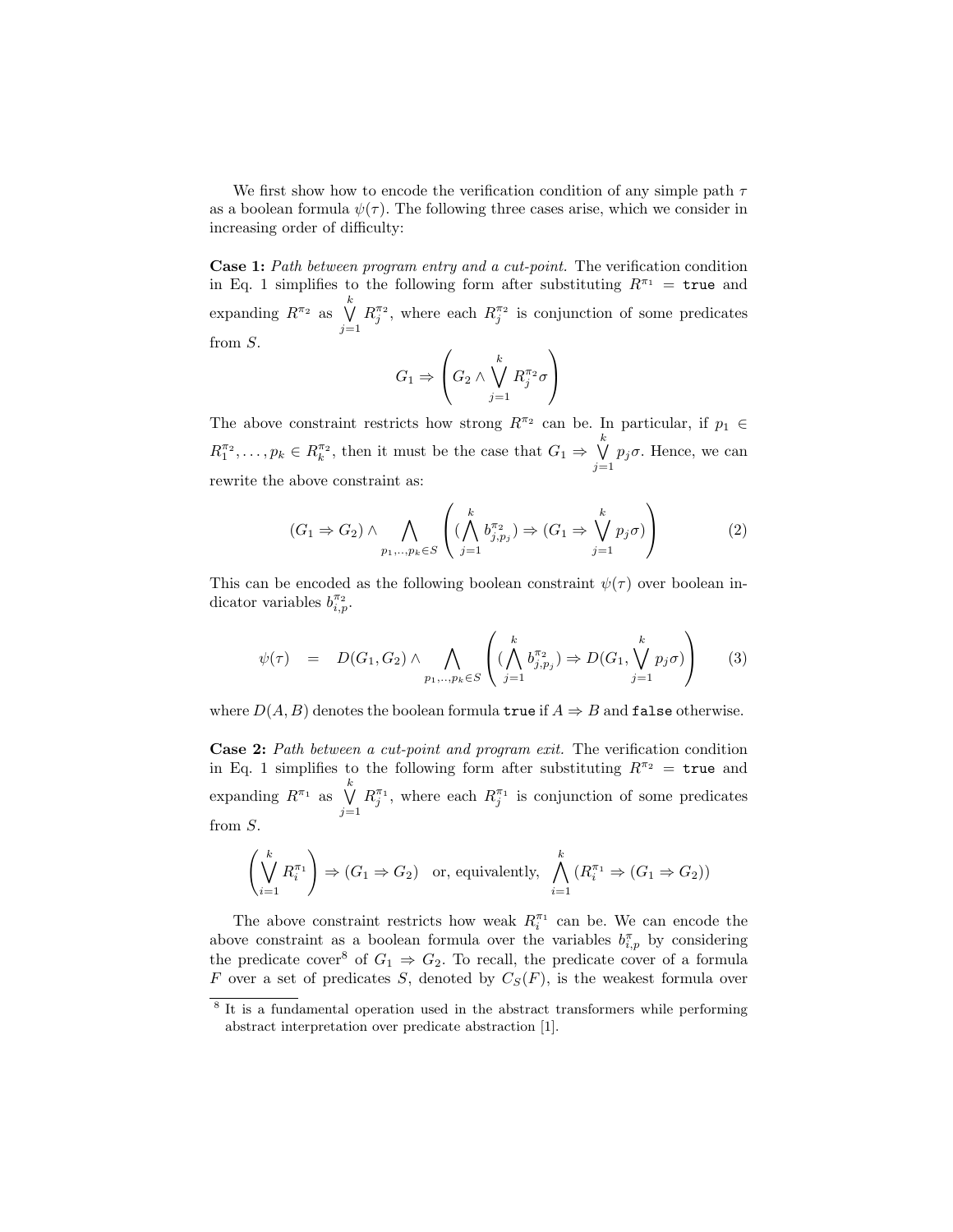predicates from S that implies F. Let  $\phi_S(F, i, \pi)$  denote the boolean formula over boolean variables  $b_{i,p}^{\pi}$  obtained after replacing each predicate p in  $C_S(F)$ by  $b_{i,p}^{\pi}$ . The verification condition above can now be encoded as the following boolean constraint  $\psi(\tau)$  over boolean indicator variables  $b_{i,p}^{\pi_1}$ .

$$
\psi(\tau) = \bigwedge_{i=1}^{k} \phi_S(G_1 \Rightarrow G_2, i, \pi_1) \tag{4}
$$

Case 3: Path between two adjacent cut-points. We now combine the key ideas that we used in the above two cases to handle this more general case. The verification condition in Eq. 1 has the following form (after expanding  $R^{\pi_1}$  as  $\bigvee^k$  $i=1$  $R_i^{\pi_1}$  and  $R^{\pi_2}$  as  $\bigvee^k$  $j=1$  $R_j^{\pi_2}$ , where each  $R_i^{\pi_1}$  and  $R_j^{\pi_2}$  is a conjunction of some predicates from S).

$$
\left(\bigvee_{i=1}^{k} R_{i}^{\pi_{1}}\right) \Rightarrow \left(G_{1} \Rightarrow \left(G_{2} \land \bigvee_{j=1}^{k} R_{j}^{\pi_{2}} \sigma\right)\right)
$$
\nor, equivalently, 
$$
\bigwedge_{i=1}^{k} \left(R_{i}^{\pi_{1}} \Rightarrow \left(G_{1} \Rightarrow \left(G_{2} \land \bigvee_{j=1}^{k} R_{j}^{\pi_{2}} \sigma_{\tau}\right)\right)\right)
$$
\n(5)

The above constraint can be rewritten as (using the same logic used in generating the constraint in Eq. 2):

$$
\bigwedge_{i=1}^k \bigwedge_{p_1,\dots,p_k \in S} \left( (\bigwedge_{j=1}^k b_{j,p_j}^{\pi_2}) \Rightarrow \left( R_i^{\pi_1} \Rightarrow (G_1 \Rightarrow (G_2 \Rightarrow \bigvee_{j=1}^k p_j \sigma_{\tau})) \right) \right)
$$

The verification condition above can be encoded as the following boolean constraint  $\psi(\tau)$  over boolean indicator variables  $b_{i,p}^{\pi_1}$  and  $b_{i,p}^{\pi_2}$  (using the same logic used in generating the constraint in Eq. 4):

$$
\psi(\tau) = \bigwedge_{i=1}^k \bigwedge_{p_1,\dots,p_k \in S} \left( (\bigwedge_{j=1}^k b_{j,p_j}^{\pi_2}) \Rightarrow \phi_S \left( (G_1 \Rightarrow (G_2 \land \bigvee_{j=1}^k p_j \sigma)), i, \pi_1 \right) \right) (6)
$$

Observe that the constraints are generated locally from the verification condition of each simple path. Hence, the constraint based technique has the potential for efficient incremental verification (verification of a modified version of an already verified program) with support of an incremental SAT solver.

Example Appendix A gives examples of each of the above cases over Figure 1(a).

The desired boolean formula  $\psi$  is now given by the conjunction of formulas  $\psi(\tau)$  for all simple paths  $\tau$  in the program. Since  $\psi$  encodes the entire verification condition of the program, it is easy to see that the following claim holds.

*Claim 2.* The boolean formula  $\psi$  is satisfiable iff there exist inductive invariants (in k-DNF form) strong enough to prove the validity of the given assertions.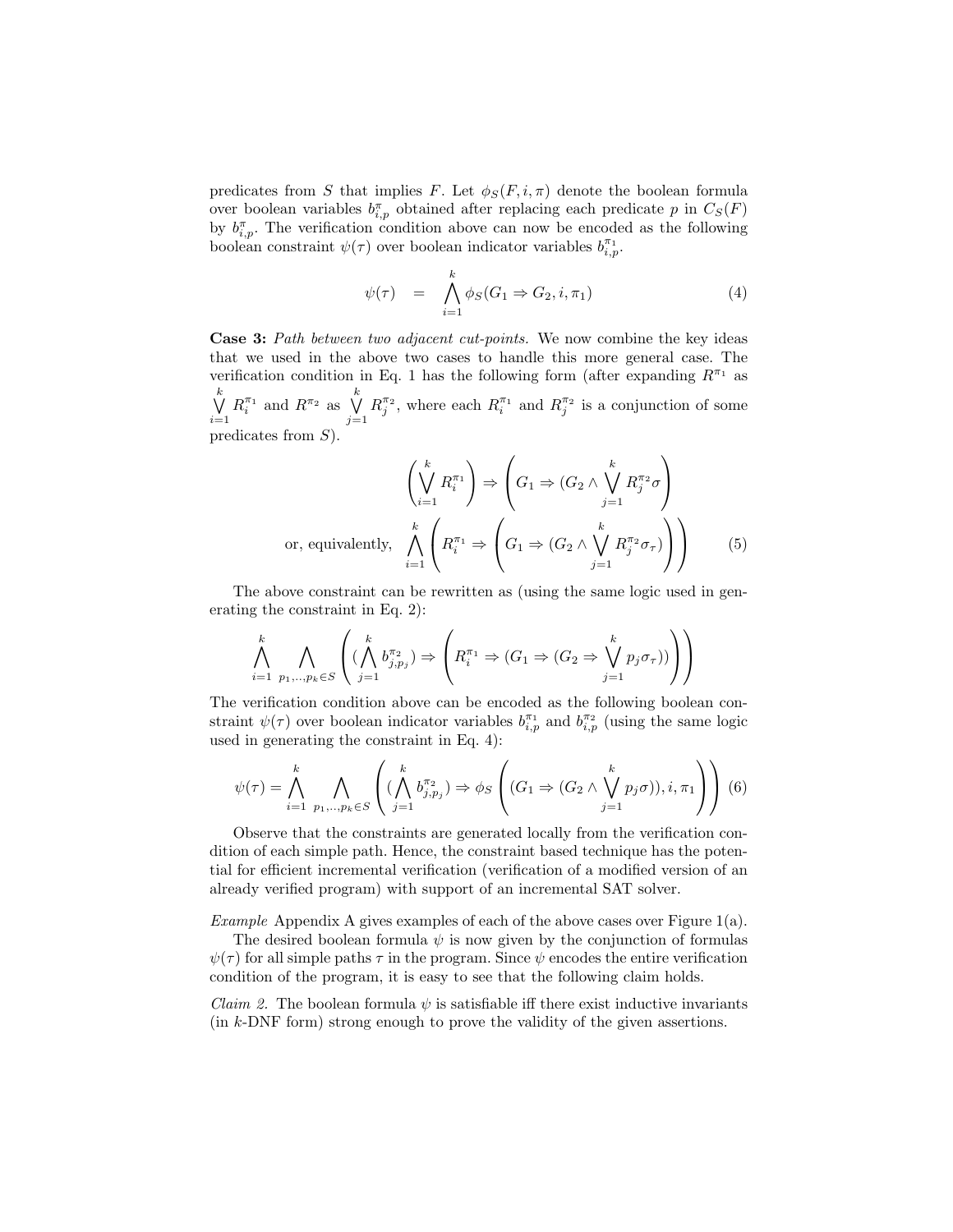#### 3.2 Interprocedural Analysis

The  $\omega$  computation described in Section 2.2 is applicable only in an intraprocedural setting. In this section, we show how to extend our constraint-based method to perform a precise (i.e., context-sensitive) interprocedural analysis.

Precise interprocedural analysis is challenging because the number of different calling contexts can potentially be exponential in the number of predicates over program inputs. A standard way is to compute procedure summaries, which are relations between procedure inputs and outputs. These summaries are usually structured as sets of pre/postcondition pairs  $(A_i, B_i)$ , where  $A_i$  is some relation over procedure inputs and  $B_i$  is some relation over procedure inputs and outputs. A pair  $(A_i, B_i)$  denotes that whenever the procedure is called in a context that satisfies  $A_i$ , the procedure ensures that the outputs satisfy the constraint  $B_i$ . However, the efficient construction of relevant pre/postcondition pairs is unclear.

In this section, we show that the constraint-based approach is particularly suited to discovering useful pre/postcondition  $(A_i, B_i)$  pairs. The key idea is to observe that the desired behavior of most procedures can be captured by a small number of such (unknown) pre/postcondition pairs. We then replace the procedure calls by these unknown behaviors and assert that the procedure, in fact, has such behaviors in an assume-guarantee style reasoning. Our encoding requires the summary to be only as precise as is required for verification of the given assertions.

Procedure bodies: Without loss of generality, let us assume that a procedure does not read/modify any global variables; instead all global variables that are read by the procedure are passed in as inputs, and all global variables that are modified by the procedure are returned as outputs. Suppose there are  $q$  interesting calling contexts for the procedure  $P(x)\{S;$  return y; with the vector of formal arguments  $x$  and vector of return values  $y$ . (In practice, the value of  $q$ can be iteratively increased until the constraint system is satisfiable.) We can summarize the behavior of each procedure using q tuples  $(A_i, B_i)$  for  $1 \leq i \leq q$ , where  $A_i$  is some (unknown) relation over  $x$ , and  $B_i$  is some (unknown) relation over  $x$  and  $y$ . We ensure this by generating constraints for each  $i$  as below:

$$
\mathtt{assume}(A_i); S; \mathtt{assert}(B_i) \tag{7}
$$

Procedure calls: For simplicity, we assume that the cut-set includes all program locations before any procedure call. For any simple path  $\tau$  that starts with a procedure call  $\mathbf{v} := P(\mathbf{u})$ , let  $\tau_i$  denote the simple path in which the procedure call is replaced by the following code fragment, where  $t$  is a fresh set of variables.

$$
\text{assert}(A_i[\boldsymbol{u}/x]); \text{assume}(B_i[\boldsymbol{u}/x, t/y]); \boldsymbol{v} := \boldsymbol{t};\tag{8}
$$

The boolean formula  $\psi(\tau_i)$  that encodes the verification condition of the simple path  $\tau_i$  can be computed using the method described in Section 3. The formula that encodes the verification condition corresponding to  $\tau$  is  $\psi(\tau) = \bigvee^{q}$  $\bigvee_{i=1} \psi(\tau_i).$ Example In Appendix B we illustrate the technique over examples from [5, 6].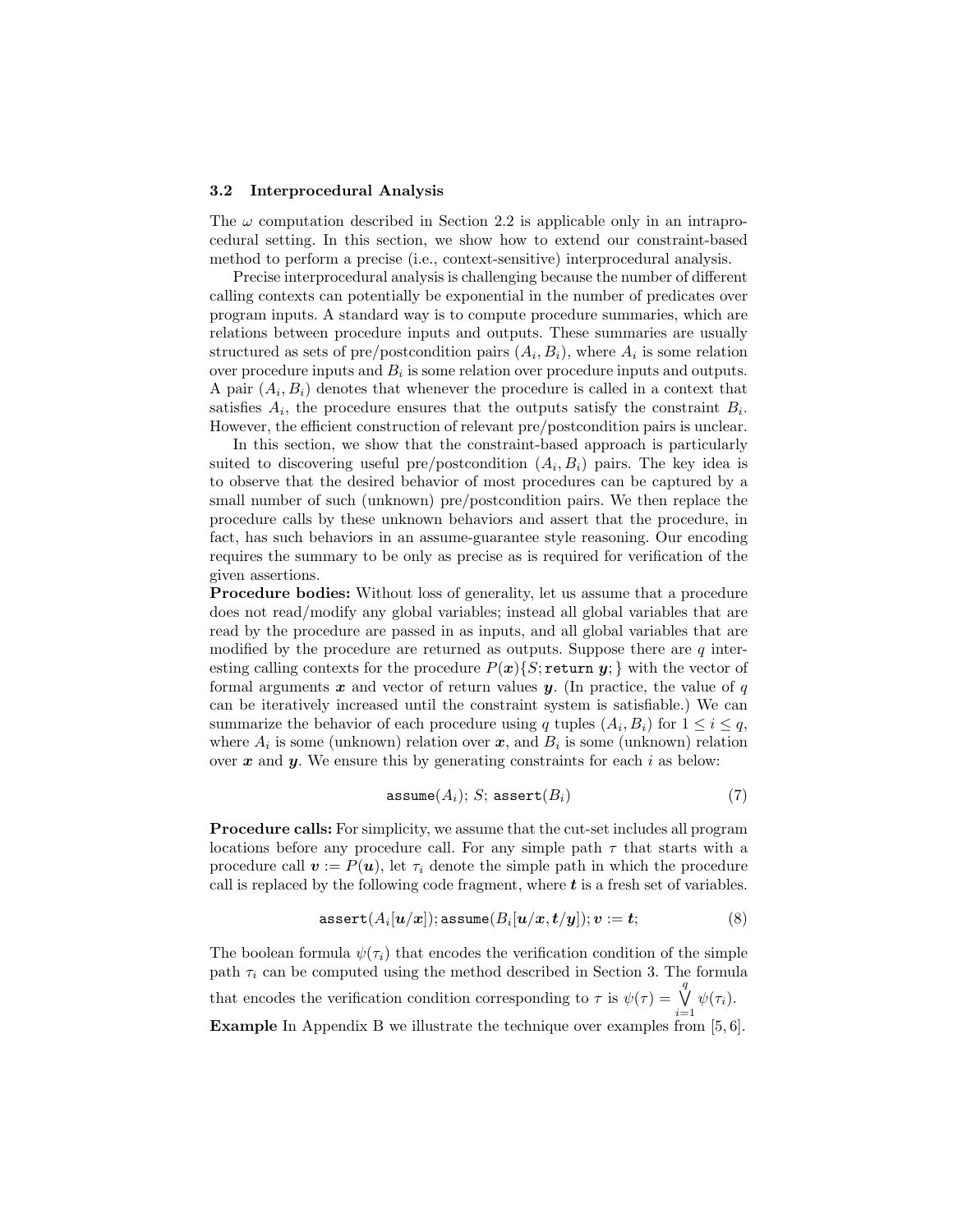# 4 Weakest Precondition Inference

Given a program with some assertions, the problem of weakest precondition generation is to infer the weakest precondition  $R^{\pi_{\text{entry}}}$  such that whenever the program is run in a state that satisfies  $R^{\pi_{\text{entry}}}$ , the assertions in the program hold. This weakest precondition inference problem is harder than program verification<sup>9</sup> , and relatively few techniques exist for it. Since a precise solution is undecidable, we work with a relaxed notion of weakest precondition. For a given template structure, we say that  $A$  is a weakest precondition if  $A$  is a precondition that fits the template and there does not exist a weaker precondition than A with similar properties.

In this section, we present a constraint-based approach to inferring weakest preconditions under the given template. In particular, we show how to generate a conjunctive weakest precondition for a given program with assertions. A  $k$ -DNF weakest precondition can then be obtained by taking disjunctions of  $k$  disjoint conjunctive weakest preconditions, generated iteratively. Our constraint-based approach permits an elegant weakest precondition inference technique based on the monotonicity of implication for CNF formulae over a given set of predicates.

The first step is to treat the precondition  $R^{\pi_{\text{entry}}}$  as an unknown relation in Eq. 1, unlike in program verification where we set  $R^{\pi_{\text{entry}}}$  to be true. However, this small change merely encodes that any consistent assignment to  $R^{\pi_{\text{entry}}}$  is a valid precondition, not necessarily the weakest one. In fact, when we run our tool with this small change, it returns false as a solution for  $R^{\pi_{\text{entry}}}.$  Note that false is always a valid precondition, but not necessarily the weakest one.

We use an iterative approach to generating a conjunctive weakest precondition as follows. We add the constraint that the precondition  $R^{\pi_{\text{entry}}}$  should be weaker than the current solution  $S$  to the verification condition (in Eq. 1). This constraint is encoded by the boolean formula  $(\gamma_1 \wedge \neg \gamma_2)$ . Here,  $\gamma_1$  and  $\gamma_2$  are boolean formulae over the boolean variables  $b_p^{\pi_{\text{entry}}}$  that encode the constraints  $S \Rightarrow R^{\pi_{\text{entry}}}$  and  $R^{\pi_{\text{entry}}} \Rightarrow S$ , respectively and are computed using the technique described in Section 3.

Once a weakest conjunctive precondition has been found, we repeat the process to generate other weakest conjunctive preconditions. In order to ensure that we get a precondition that is disjoint from the weakest preconditions already found, we add an additional constraint  $\neg \gamma_3$ , where  $\gamma_3$  is the boolean formula over the boolean variables  $b_p^{\pi_{\text{entry}}}$  that encodes the constraint  $R^{\pi_{\text{entry}}} \Rightarrow V$  $\bigvee_i T_i$ , where  $T_i$ 

are the conjunctive weakest preconditions that have already been discovered.

**Example** We again consider Figure 1(a) but with line 1 ( $x := 0$ ;  $y := 0$ ) removed and infer weakest preconditions between  $x, y, m$  using the predicate set S shown in Figure 1(e). We generate two conjunctive weakest preconditions:  $(y = m \land x >$ m) and  $(x = y \land x < m)$ ; their disjunction yields the weakest precondition.

<sup>&</sup>lt;sup>9</sup> A weakest precondition generator can be used to solve the program verification problem by simply checking whether the weakest precondition generated for given assertions is true or not.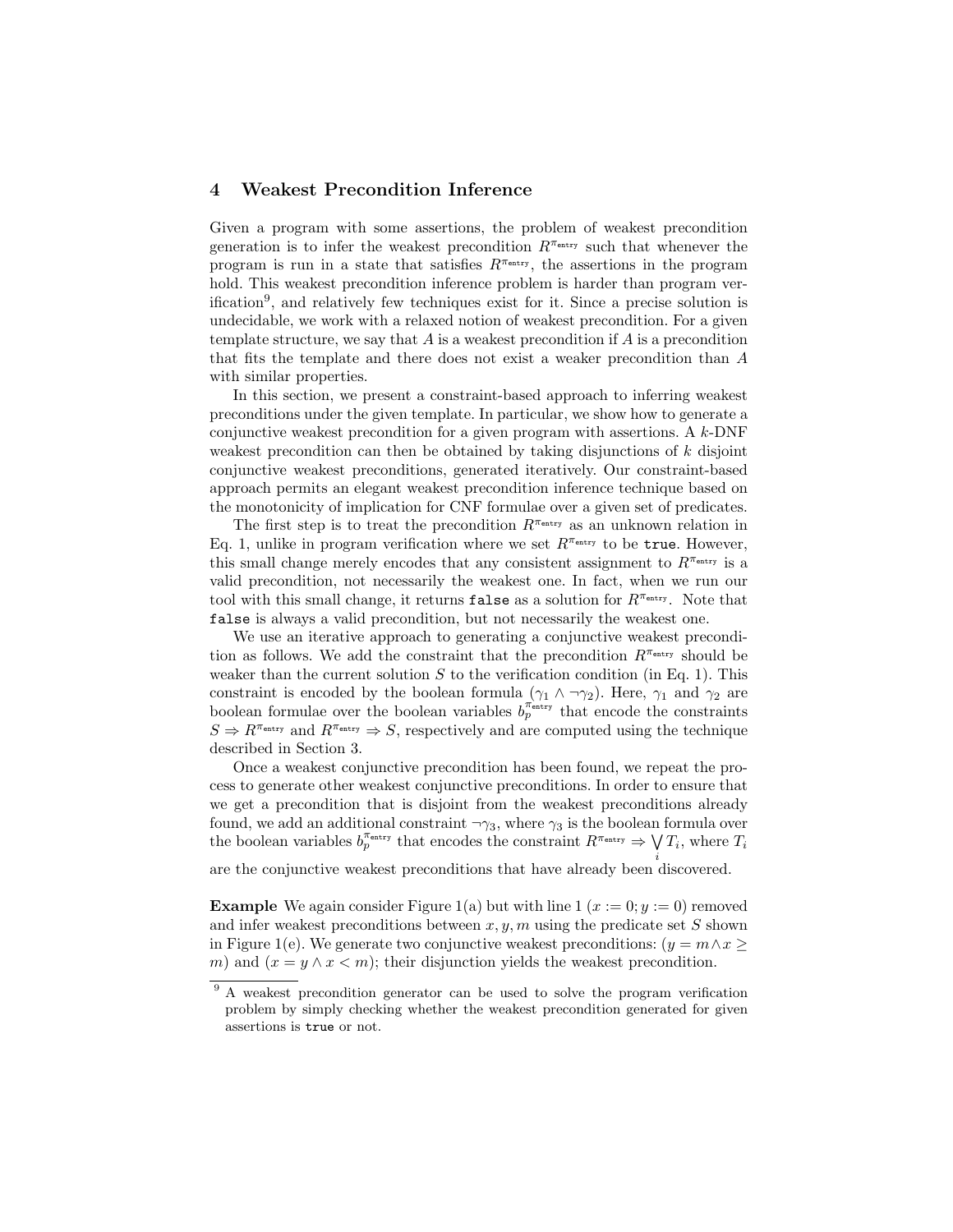```
err (int m) {
1 while (x < m) {
2 x^{++};
3 y^{++};
4 assert(y < m)5 }
 }
                   err (int m) {
                  1 error := 0;
                  2 while (x < m) {
                  3 x++; y++;4 if (y \ge m)5 error := 1; goto L;
                  6 }
                  \gamma L: assert(error = 1)
                    }
      (a) (b)
```
Fig. 2. (a) Example with safety assertion  $y < m$ . (b) Instrumented program. We compute  $(x\leq m \land y\geq x)$  as the most-general counterexample that violates the assertion.

#### 4.1 Most-General Counterexample Inference

Since program analysis is an undecidable problem, we cannot have tools that can prove correctness of all correct programs or find bugs in all incorrect programs. Hence, to maximize the practical success rate of verification tools, it is desirable to search for both proofs of correctness as well as counterexamples in parallel. Earlier, we showed how to find proofs of correctness of given assertions. In this section, we show how to find *most-general* counterexamples to given assertions.

The problem of generating a most-general counterexample for a given set of safety assertions involves finding the most general characterization of inputs that leads to violation of some reachable safety assertion. Generating a most-general counterexample is more desirable than generating a concrete counterexample, and can aid in, say, program debugging. For example, it is more useful to know there is an assertion failure whenever  $x \leq y$  as opposed to knowing that there is an assertion failure when  $x = 0 \land y = 3$ .

We show next how to find a most-general counterexample using the techniques discussed in Section 4 under the assumption that the given program is terminating, i.e., the program exit is always reached. The basic idea is to reduce the problem to that of finding the weakest precondition for some safety property. This reduction involves constructing another program from the given program Prog using the following transformation,  $T_{\text{err}}(\text{Prog})$ : We introduce a new variable error that is set to 0 at the beginning of the program. Whenever violation of the given safety property occurs (i.e., the negation of any of the safety assertions holds), the variable error is set to 1 and the control jumps to the end of the program. We assert that  $error = 1$  at the end of the program, and remove the original safety assertions from the program.

*Claim 3.* Let  $\text{Prog}$  be a terminating program with some safety assertions. Then, **Prog** has an assertion violation iff the assertions in program  $T_{err}$ (Prog) hold.

The significance of Claim 3 is that now we can use weakest precondition inference (Section 4) on the transformed program to discover most-general characterization of inputs under which there is a safety violation in the original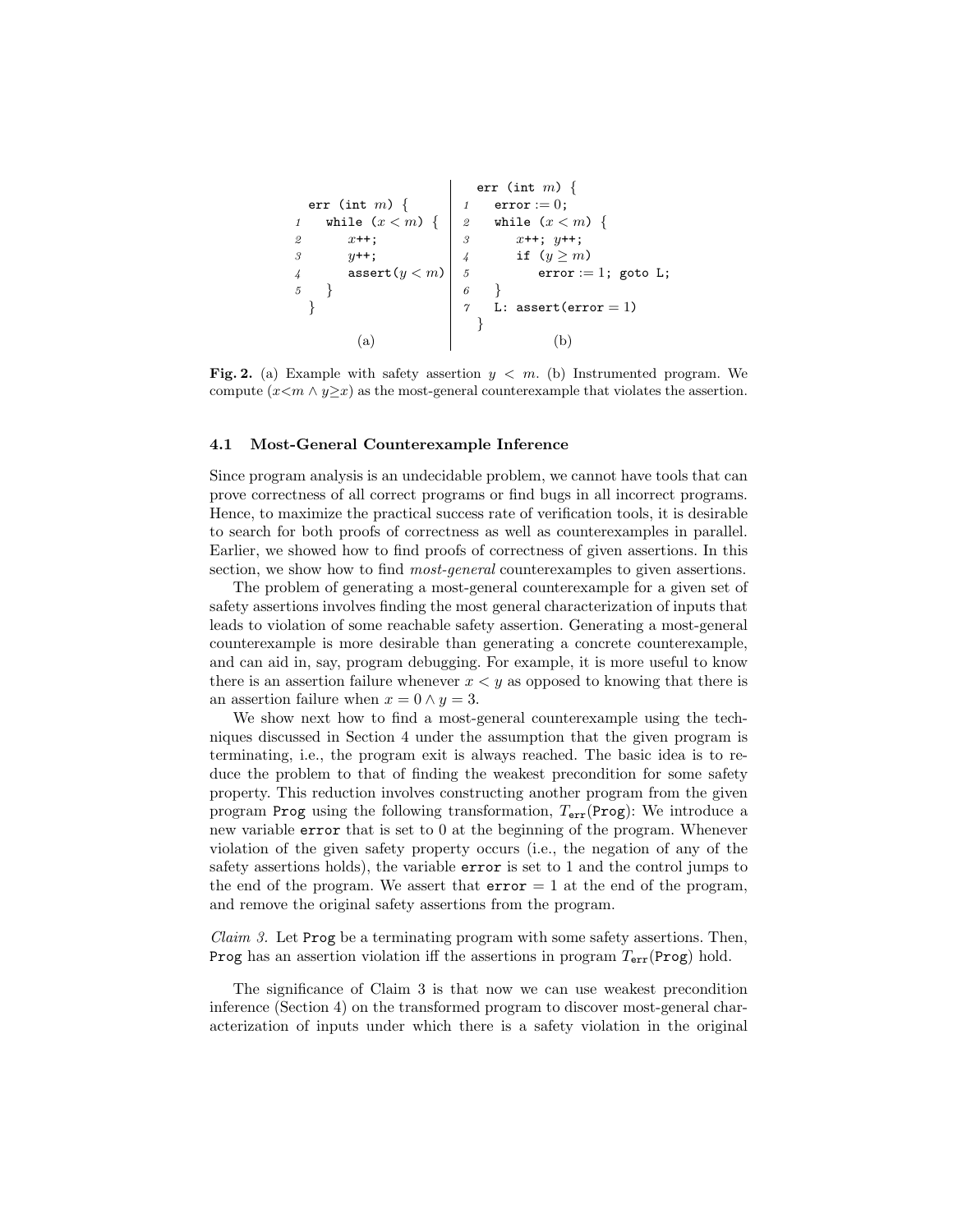|            | Program Verification |                  |  |    |                                 |          |                  |      |  | Weakest Precondition Inference |  |    |                                               |                |          |                               |      |
|------------|----------------------|------------------|--|----|---------------------------------|----------|------------------|------|--|--------------------------------|--|----|-----------------------------------------------|----------------|----------|-------------------------------|------|
|            |                      | Number of        |  |    |                                 | Time for |                  |      |  | Number of                      |  |    |                                               |                | Time for |                               |      |
| Program    |                      | $\boldsymbol{n}$ |  |    | $k$ vars clauses $ CG CNF SAT $ |          |                  |      |  |                                |  |    | $n  k $ vars clauses sol $ {\rm CG} $ CNF SAT |                |          |                               |      |
| counter    |                      | 12 <sup>1</sup>  |  | 12 | 21                              |          | $ 0.23 $ 0.14    | 0.04 |  | 12 <sup>1</sup>                |  | 24 | 1345                                          |                |          | 0.23  0.44                    | 0.05 |
| $ex1a$ [7] |                      | 12               |  | 12 | 22                              |          | $ 0.23 $ $0.15 $ | 0.04 |  | 141                            |  | 28 | 1857                                          | 2              |          | 0.25  0.67                    | 0.07 |
| lockstep   |                      | $\mathbf{5}$     |  | 5  | 8                               |          | 0.23 0.11        | 0.03 |  | 9                              |  | 18 | 584                                           | $\overline{2}$ |          | $\vert 0.23 \vert 0.29 \vert$ | 0.05 |
| nested     |                      | <b>16</b>        |  | 32 | 62                              |          | 0.23  0.26  0.04 |      |  | 18 1                           |  | 54 | 2866                                          | 2              | 0.23     | 1.52                          | 0.09 |
| twoloop    |                      | 2011             |  | 40 | 79                              |          | 0.23 0.36        | 0.04 |  | 20                             |  | 60 | 3778                                          | 3              | 0.23     | 1.86                          | 0.16 |
| $ex2$ [8]  |                      | 12 2             |  | 24 | 72                              |          | $ 0.23 $ 0.14    | 0.04 |  | 12 2                           |  | 36 | 4588                                          |                | 0.23     | 1.16                          | 0.11 |
| $ex1b$ [7] |                      | 20 2             |  | 40 | 1704                            |          | 0.23 10.68 0.06  |      |  | 2012                           |  | 60 | 7548                                          |                |          | 0.23 14.22 0.09               |      |
| $ex3$ [9]  |                      | 2012             |  | 40 | 1782                            | 0.23     | 8.53   0.06      |      |  | 13 2                           |  | 39 | 2031                                          | 4              | 0.23     | 3.90                          | 0.14 |

Table 1. Results for (a) Program verification (b) Weakest Precondition Inference

program. We need to track the new boolean variable error in the transformed program and therefore add  $error = 1$  and  $error = 0$  to the predicate set.

**Example** Consider the program shown in Figure  $2(a)$ , which we instrument with the error variable to obtain the program in Figure 2(b). Our weakest precondition inference generates  $(x < m \land y \geq x)$  as the most general counterexample that violates the assertion  $y < m$ . Note that we need k to be at least 2 since the inductive invariant (at the loop header) for establishing the counterexample is  $(x < m \wedge y > x) \vee (error = 1 \wedge y > x)).$ 

Observe the importance of introducing the error variable. An alternative that one might consider is to simply negate the original safety assertion instead of introducing an error variable. This is incorrect for two reasons: (a) It is too stringent a criterion because it insists that in each iteration of the loop the original assertion does not hold, (b) It does not ensure reachability and allows for those preconditions under which the assert statement is never executed. In fact, running our tool with such an alternative transformation yields two conjunctive weakest preconditions— $(x \geq m)$  and  $(x < m \wedge y \geq m - 1)$  of which the former does not describe a counterexample, while the latter does not describe the weakest conjunctive counter-example.

## 5 Experiments

In this section we demonstrate the viability of a constraint-based approach by uniformly discovering invariants for programs for which specialized techniques [7–9] have been proposed.

The results of invariant generation for program verification are shown in Table 1(a). The first set of columns indicate the programs<sup>10</sup>, the parameters (number of disjuncts  $k$ , and size of predicate set  $n$ ), and the number of variables and clauses in the CNF formula. The second set indicates the time (in seconds) on generating the program constraints (CG), generating the CNF formula (CNF) and solving the resulting SAT instance (SAT). We use Z3 [10] as our SAT solver.

 $\frac{10}{10}$  Available at http://research.microsoft.com/users/sumitg/benchmarks/pa.html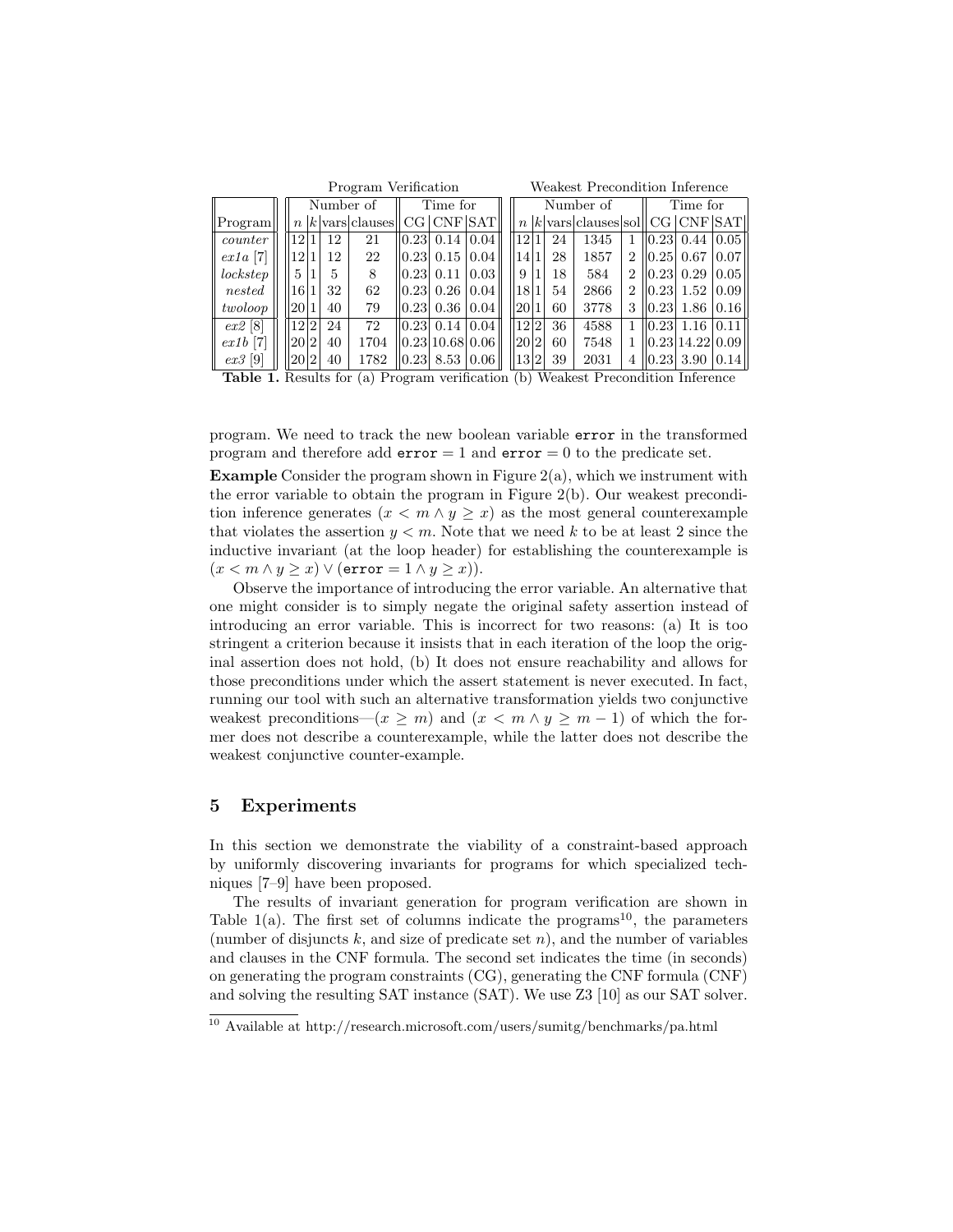The first set of examples require conjunctive invariants  $(k = 1)$ . The first program (counter) is a loop iteration with a counter from  $1 \dots m$ . The second (lockstep, shown in Figure 1) is also a counter iteration but with another variable counting in lock-step. The third (nested) consists of two nested counter loops. The next program *(twoloop)* consists of two counter loops one after the other. The last two examples need two invariants, one at each loop header.

The second set requires disjunctive invariants  $(k = 2)$  and are from recent work on sophisticated invariant generation techniques like CFG elaboration  $(ex2 [8]$ , probabilistic inference  $(ex3 [9])$ , and sophisticated widening  $(ex1b [7])$ .

Our technique uniformly discovers invariants over predicate abstraction for all these examples. Our base predicates are difference constraints over the program variables with small constants. Program parsing and constraint generation takes 0.23s. Our preliminary tool uses an unoptimized implementation of predicate cover and therefore spends most of its time in CNF generation, which can be improved easily. Solving the resulting CNF constraints takes 0.04s on average. Our preliminary tool also shows a noticeable overhead when a disjunctive invariant at the loop header causes case enumeration during CNF generation  $(in \; ex3 \; [9] \; and \; ex1b \; [7])$ . However, even for large SAT instances in these cases, solutions are generated by the solver in very reasonable time, demonstrating the viability of a constraint-based approach.

#### 5.1 Weakest Precondition Inference

The SAT solver that we used tends to generate a *maximally-false* satisfying assignment to a satisfiable boolean formula, as a result of which we obtained conjunctive weakest preconditions in the first query and did not have to iterate  $n$  times. A satisfying assignment  $A$  to a boolean formula is *maximally-false* if by changing the truth values of any of the boolean variables from true to false in assignment A transforms A to an unsatisfying assignment.

We exploit this property by adding an additional constraint to the system, which in practice improves performance. The added clauses constrains the weakest precondition to be saturated, i.e., for all predicates  $p_1, p_2, p_3$ , if  $p_1 \wedge p_2 \Rightarrow p_3$ , we add the constraint:

$$
b_{p_1}^{\pi_{\text{entry}}} \wedge b_{p_2}^{\pi_{\text{entry}}} \Rightarrow b_{p_3}^{\pi_{\text{entry}}} \tag{9}
$$

*Claim 4.* A *maximally-false* satisfying assignment to the boolean formula  $\psi$  (that encodes the verification condition of the program) along with the constraint in Eq. 9 yields a conjunctive weakest precondition.

The results for weakest precondition inference are shown in Table 1(b). Our tool generates all weakest preconditions when multiple incomparable ones exist. Therefore, in addition to the number of predicates  $n$ , disjuncts  $k$ , variables and clauses in the CNF, we also report the number of solutions generated. In such cases, we report the cumulative time required for generating all solutions.

Due to the tendency of the SAT-solver to generate a maximally-false assignment, our tool produced valid weakest preconditions in the first iteration for all but two programs, ex2 [8] and twoloop, each of which required two iterations.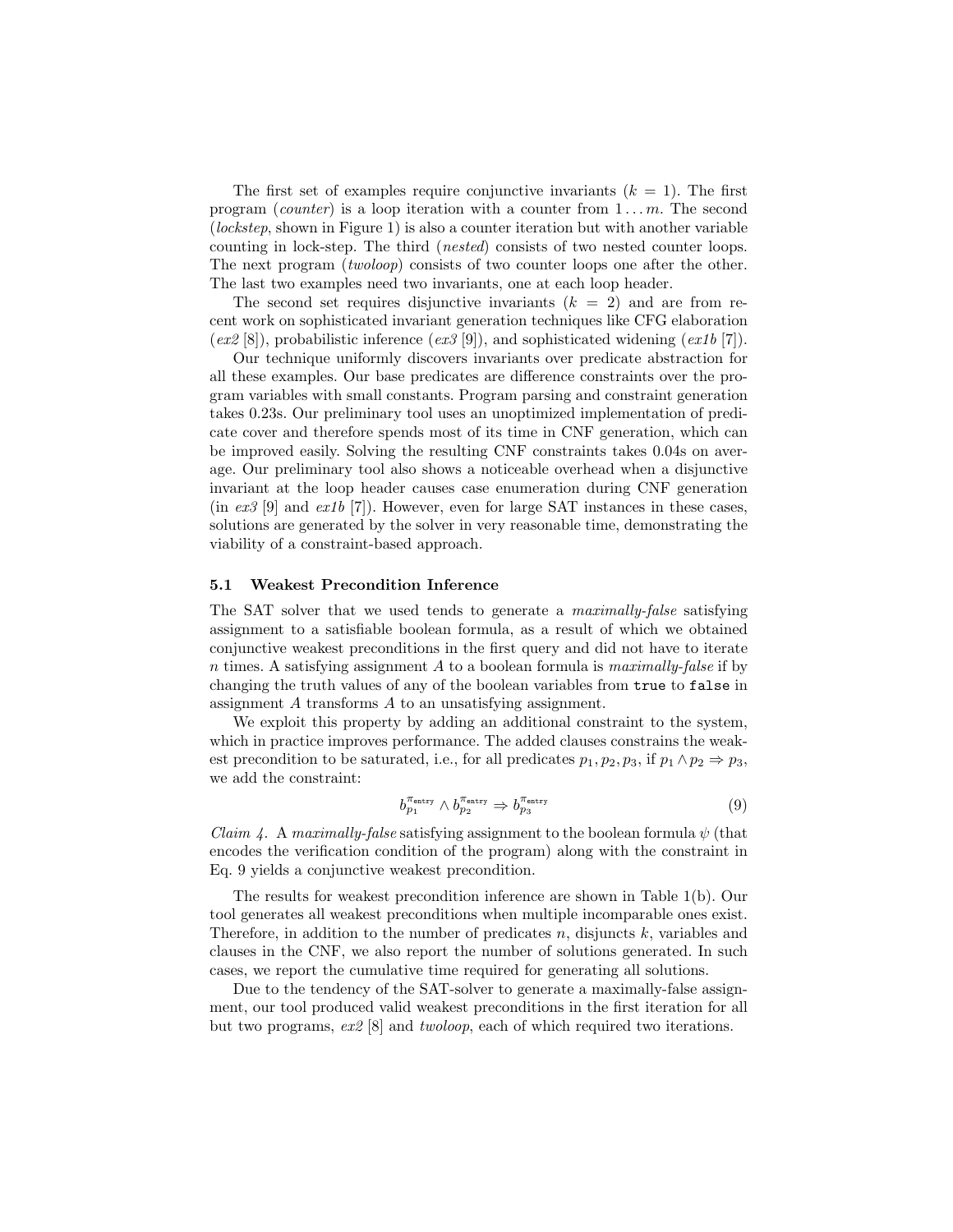## 6 Related Work

Constraint-based techniques have been recently used for discovering linear arithmetic invariants (conjunctive invariants  $[11-14]$  as well as disjunctive invariants [15] in the context of verifying safety properties as well as discovering ranking functions for proving termination [16, 17]). Constraint-based techniques have also been applied for discovering non-linear polynomial invariants [13, 18] and invariants in the combined theory of linear arithmetic and uninterpreted functions [19]. In contrast, this paper extends the applicability of constraint-based methodology to the important domain of predicate abstraction, where the predicates can be from any theory. There are two key technical differences between the earlier work that focused on arithmetic invariants and the current work based on predicate abstraction: (a) The key principle behind a constraint-based methodology is to convert universal quantification into existential quantification in the verification condition. In this respect, the earlier work uses Farkas' lemma, while the current work uses the predicate cover operation. (b) The earlier work translates the problem of discovering arithmetic invariants into solving polynomial constraints<sup>11</sup>, while in contrast the proposed technique translates the problem of discovering invariants over a given set of predicates into solving a SAT constraint. The latter is more desirable since we have good off-the-shelf SAT solvers.

Constraint-based techniques, being goal-directed, work naturally in program verification mode where the task is to discover inductive loop invariants for verification of given assertions. As a result, earlier work on constraint-based techniques (with the exception of [15]) has been limited to program verification as opposed to other program analysis problems such as weakest precondition generation. This paper demonstrates the applicability of constraint-based methodology to the problem of weakest precondition generation, which in turn can be used for generation of most-general counterexamples (assuming program termination). The technique used for weakest precondition generation in [15] is based on binary search over arithmetic coefficients from a bounded range, while the technique used for weakest precondition generation in this paper relies on monotonicity of implication of a conjunctive set of predicates.

SATURN [20] also uses SAT-solving, but for bug-finding in loop-free programs. (Programs with loops are modeled by unrolling loops.) Theoretically, it is well known that loop-free programs can be modeled as Boolean circuits. SAT-URN's contribution is primarily engineering-based; it illustrates that the SAT queries that are generated from real programs with complicated constructs can be efficiently solved in practice. In sharp contrast, we focus on invariant inference for correctness proofs and show how programs with loops can be abstracted as Boolean circuits. Additionally, our work finds most-general bugs in programs with loops.

 $11$  [15] further proposes solving the quadratic inequalities using bit-vector modeling, thus effectively translating into SAT constraints; however, this reduction to SAT is artificial in that it is used only to approximate the SMT query, because current solvers cannot generate models for SMT queries that involve multiplication.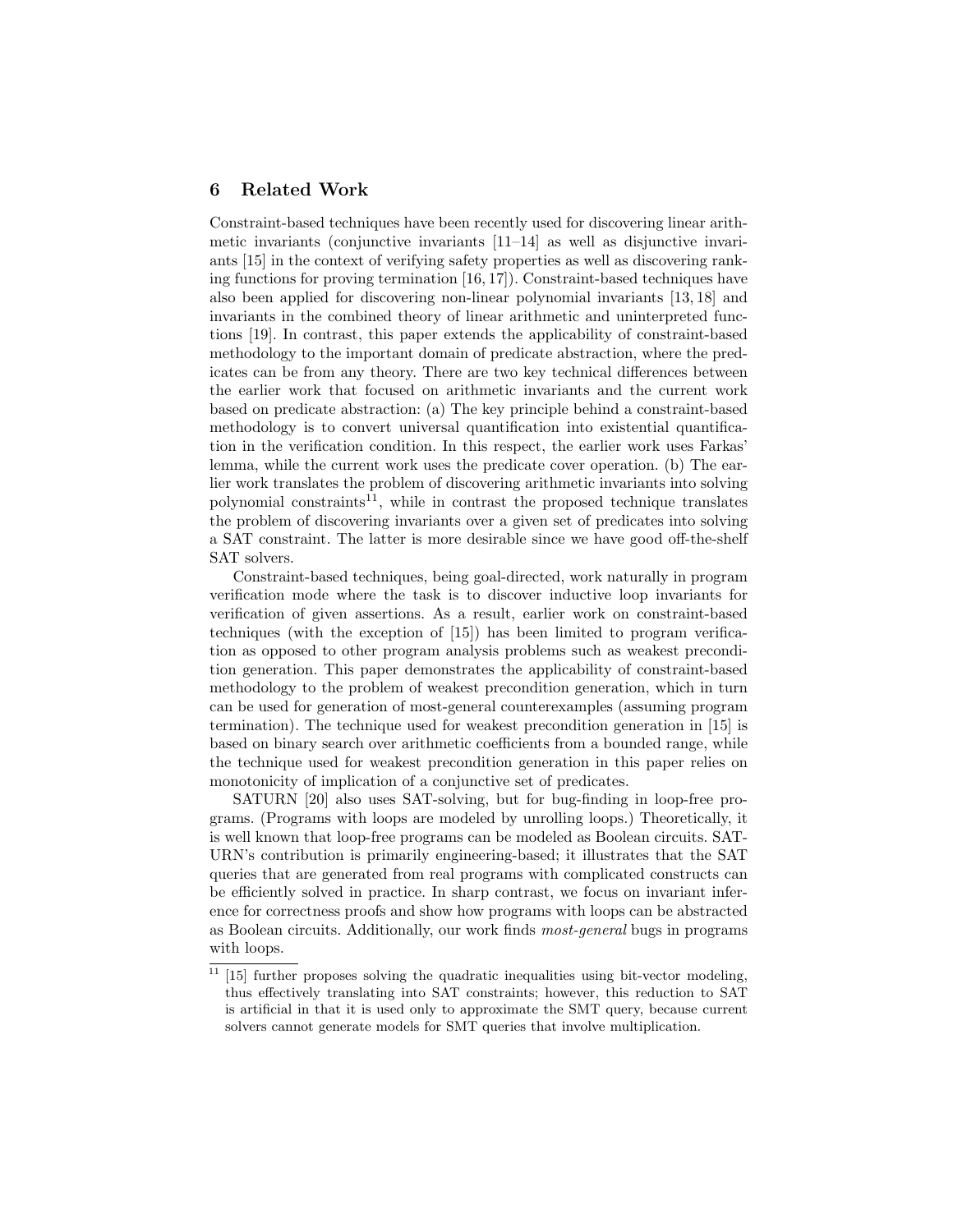## 7 Conclusions and Future Work

In this paper we present a constraint-based technique for discovering inductive program invariants over predicate abstraction. We show how to push the burden of fixed-point computation as well as the boolean reasoning to a SAT-solver by encoding program verification conditions as SAT-constraints over boolean indicator variables. A solution to the SAT instance maps directly to inductive program invariants that prove the validity of given program assertions. We lift the base verification procedure to the interprocedural setting and additionally infer weakest preconditions that can be used for most-general bug finding.

We present encouraging preliminary results using a prototype implementation. Integration with abstraction refinement procedures and model checking frameworks for evaluation over industrial-sized programs remains future work.

### References

- 1. Graf, S., Saidi, H.: Construction of abstract state graphs with PVS. In: Computer Aided Verification. (1997) 72–83
- 2. Cousot, P., Cousot, R.: Abstract interpretation: A unified lattice model for static analysis of programs by constr. or approx. of fixpoints. In: POPL. (1977) 238–252
- 3. Clarke, E.M., Grumberg, O., Jha, S., Lu, Y., Veith, H.: Counterexample-guided abstraction refinement. In: CAV. (2000) 154–169
- 4. McMillan, K.L.: Appl. of craig interpolants in model checking. In: TACAS. (2005)
- 5. Seidl, H., Flexeder, A., Petter, M.: Interprocedurally analysing linear inequality relations. In: ESOP. (2007) 284–299
- 6. M¨uller-Olm, M., Seidl, H., Steffen, B.: Interprocedural analysis (almost) for free. In: Technical Report 790, Fachbereich Informatik, Universitt Dortmund. (2004)
- 7. Gulavani, B.S., Rajamani, S.K.: Counterexample driven refinement for abstract interpretation. In: TACAS. (2006) 474–488
- 8. Sankaranarayanan, S., Ivancic, F., Shlyakhter, I., Gupta, A.: Static analysis in disjunctive numerical domains. In: SAS. (2006) 3–17
- 9. Gulwani, S., Jojic, N.: Program verification as prob. inference. In: POPL. (2007)
- 10. de Moura, L.M., Bjørner, N.: Eff. E-Matching for SMT solvers. In: CADE. (2007)
- 11. Colón, M., Sankaranarayanan, S., Sipma, H.: Linear invariant generation using non-linear constraint solving. In: CAV. (2003) 420–432
- 12. Sankaranarayanan, S., Sipma, H.B., Manna, Z.: Constraint-based linear-relations analysis. In: SAS. (2004) 53–68
- 13. Sankaranarayanan, S., Sipma, H., Manna, Z.: Non-linear loop invariant generation using gröbner bases. In: POPL. (2004) 318-329
- 14. Sankaranarayanan, S., Sipma, H.B., Manna, Z.: Scalable analysis of linear systems using mathematical programming. In: VMCAI. (2005) 25–41
- 15. Gulwani, S., Srivastava, S., Venkatesan, R.: Program analysis as constraint solving. In: PLDI. (2008) 281–292
- 16. Podelski, A., Rybalchenko, A.: A complete method for the synthesis of linear ranking functions. In: VMCAI. (2004) 239–251
- 17. Bradley, A.R., Manna, Z., Sipma, H.B.: Lin. ranking with reach. In: CAV. (2005)
- 18. Kapur, D.: Automatically generating loop invariants using quantifier elimination. In: Deduction and Applications. (2005)
- 19. Beyer, D., Henzinger, T., Majumdar, R., Rybalchenko, A.: Invariant synthesis for combined theories. In: VMCAI. Volume 4349 of LNCS. (2007) 378–394
- 20. Xie, Y., Aiken, A.: Saturn: A sat-based tool for bug det. In: CAV. (2005) 139–143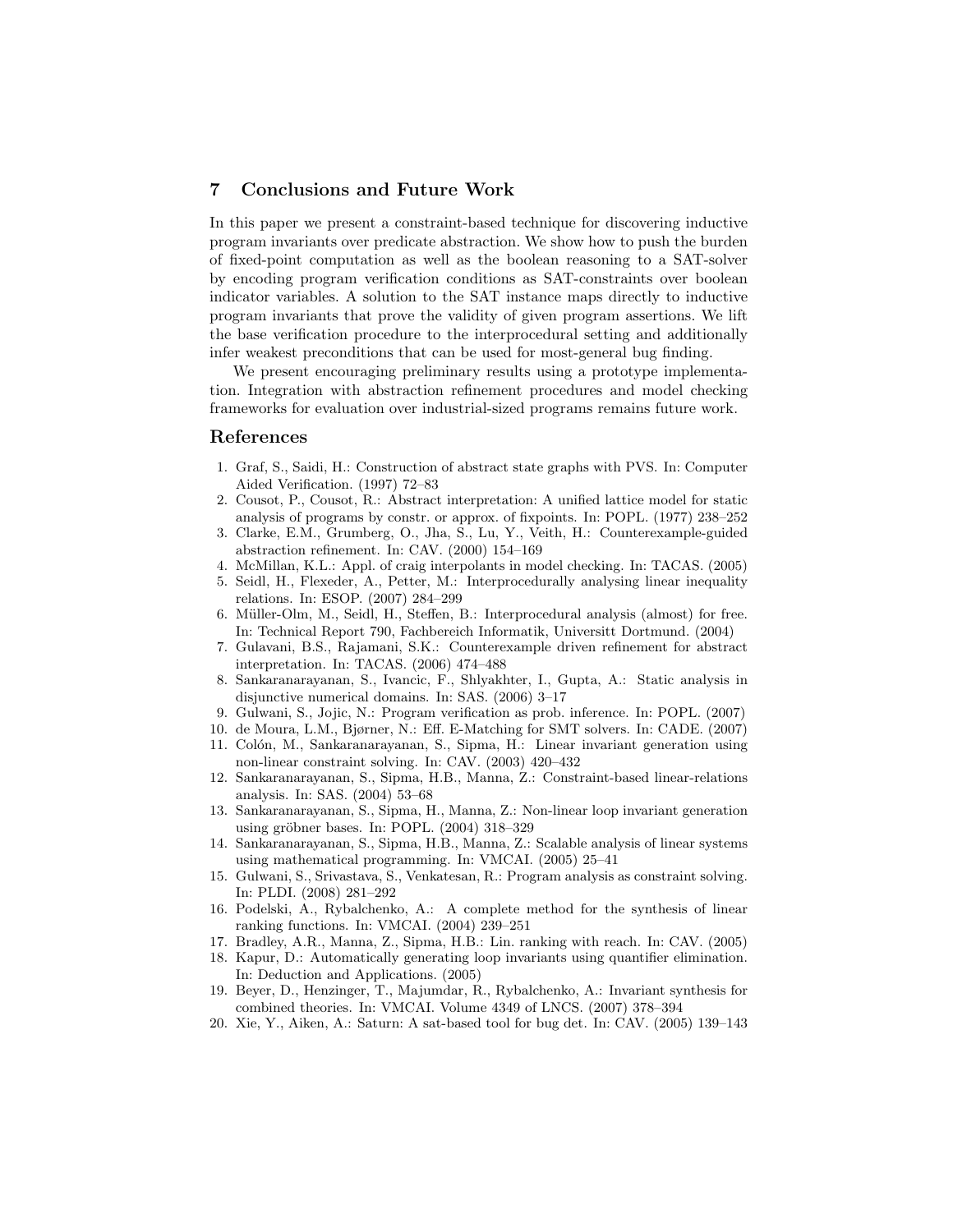## A Example: Formal constraint generation

In this section, we illustrate the general framework for constraint generation (discussed in Section 3.1) on the example in Figure 1. The task here is to find the inductive invariant R at the loop join point  $\pi$ . Remember that we are considering invariants with one disjunct, i.e.,  $k = 1$  over the set of predicates S in Figure 1(e). For  $p \in S$  we use indicator variables  $b_p$  (simplifying the notation because both the program point and disjunct are unique) to denote whether  $p$  is in  $R$  or not. Recall our definition of  $D(A, B)$  as being true iff  $A \Rightarrow B$ . We describe some of the constraint that we get from each of the three verification conditions below:

– Loop entry (Case 1): The loop entry verification condition is  $m > 0 \Rightarrow R[y \rightarrow$  $(0, x \rightarrow 0]$ , and therefore  $G_1 = (m > 0)$  and  $G_2 = \text{true}$ .  $D(m > 0, \text{true})$  is obviously true and the verification condition from Eq. 3 simplifies to:

$$
\psi(\tau) = \bigwedge_{p \in S} (b_p \Rightarrow D(m > 0, p[x \rightarrow 0, y \rightarrow 0]))
$$

For all  $p \in \{x \geq y, x \leq y, x \leq m, y \leq m, x < m, y < m\}$  the term  $D(m > y)$  $(0, p[y \rightarrow 0, x \rightarrow 0])$  reduces to true and therefore no constraints are imposed on the corresponding indicator variables. On the other hand, for the remaining predicates the term reduces to false and the following verification condition is generated  $\psi(\tau) = ((b_{x>m} \Rightarrow \mathtt{false}) \wedge (b_{y>m} \Rightarrow \mathtt{false}) \wedge (b_{x \leq y} \Rightarrow \mathtt{false})),$ or equivalently  $\neg b_x>m \wedge \neg b_y>m \wedge \neg b_x.$ 

– Loop exit (Case 2): The verification condition is  $R \wedge x \geq m \Rightarrow y = m$  and therefore  $G_1 = (x \ge m)$  and  $G_2 = (y = m)$ . The verification condition, from Eq. 4, is

$$
\psi(\tau) = \phi_S(x \ge m \Rightarrow y = m, 1, \pi)
$$

The predicate cover for the formula  $F = (x \ge m \Rightarrow y = m)$  over the predicate set  $S$  is the following:

$$
C_S(F) = (x \le m \land x \le y \land x \ge y) \lor (y \ge m \land y \le m) \lor (x < m)
$$

Notice that expressions such as  $y \geq x \land y \leq m$  imply the formula but are not the weakest (they are implied by some element above) and therefore do not appear in  $C_S(F)$ .

Given the predicate cover  $C_S(F)$  as above and the definition of  $\phi_S$ , we can encode the verification condition as:

$$
\psi(\tau) = (b_{x \le m} \wedge b_{x \le y} \wedge b_{x \ge y}) \vee (b_{y \ge m} \wedge b_{y \le m}) \vee b_{x < m}
$$

– Inductive (Case 3): The verification condition is  $R \wedge x \langle m \Rightarrow R[y \rightarrow$  $y+1, x \to x+1$  and therefore  $G_1 = x < m$  and  $G_2 = \text{true}$ . The unmodified constraint for the inductive case from Eq. 5 is  $R \Rightarrow (x < m \Rightarrow (\text{true} \land R\sigma))$ that reduces to  $R \Rightarrow (x < m \Rightarrow R\sigma)$ , where  $\sigma$  is  $[y \rightarrow y+1, x \rightarrow x+1]$ . Applying the first step of the reduction from Case 3, we get:

$$
\bigwedge_{p \in S} (b_p \Rightarrow (R \Rightarrow (x < m \Rightarrow p\sigma))
$$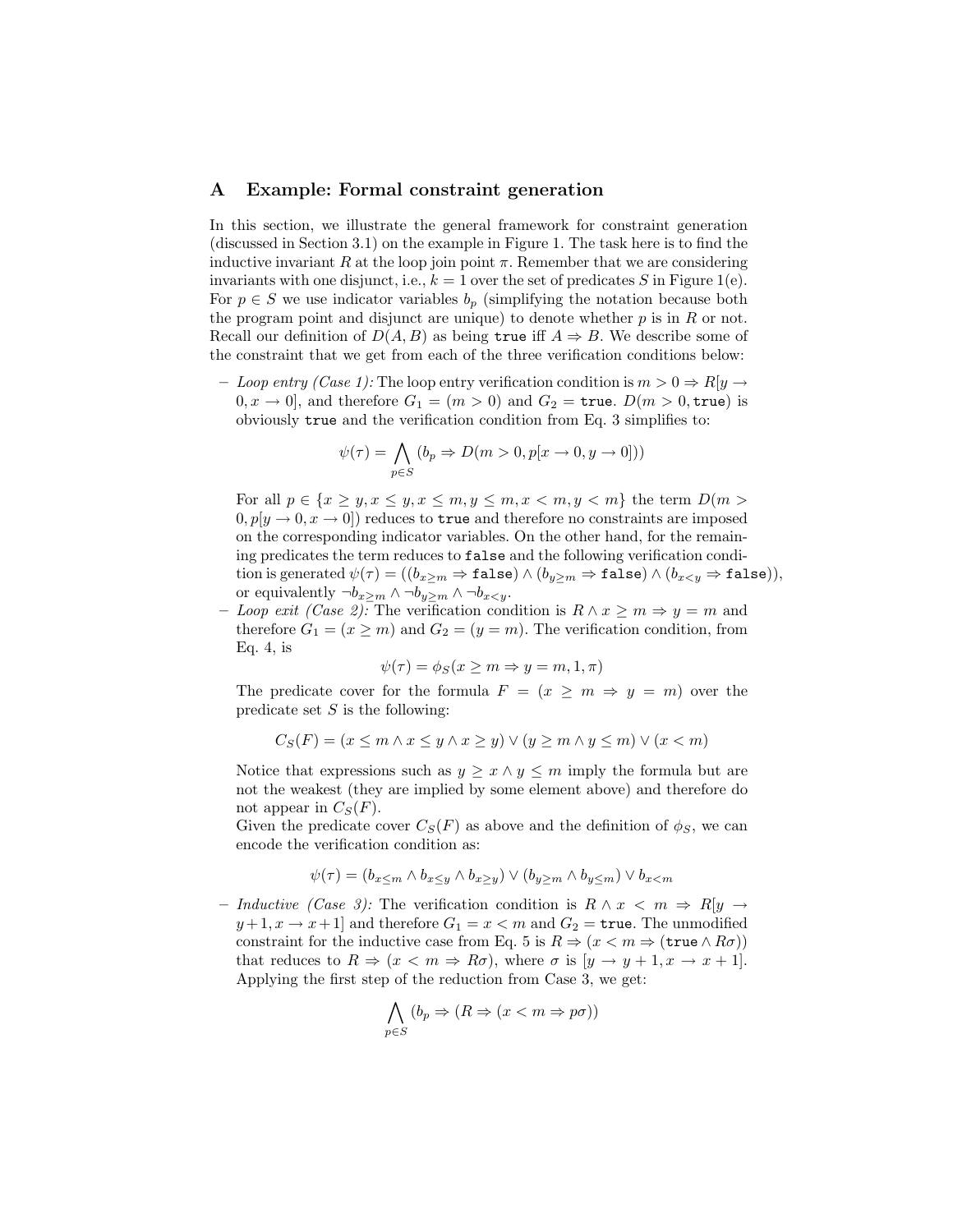Applying the next step we get the following form of Eq. 6:

$$
\psi(\tau) = \bigwedge_{p \in S} (b_p \Rightarrow \phi_S ((x < m \Rightarrow p_j \sigma), 1, \pi))
$$

For each of the predicates  $p$  in the following cases, we consider the predicate cover for  $F_p = (x \le m \Rightarrow p\sigma)$ :

- $p = (y \le m)$ : The predicate cover  $C_S(F_{y \le m})$  is  $(y < m) \vee (x \le y \wedge x \ge y)$ . Therefore, the term corresponding to  $y \leq m$  is  $b_{y \leq m} \Rightarrow (b_{y \leq m} \vee (b_{x \leq y} \wedge b_{y \leq m}))$  $(b_{x>y})$ ).
- $p \in \{x < m, y < m\}$ : For any p here, the weakest precondition that implies  $F_p$  is just false. Therefore, we generate the  $b_p \Rightarrow$  false, or equivalently  $\neg b_p$ .
- $p \in \{x \geq y, x \leq y, x < y, x \leq m, x \geq m, y \geq m\}$ : Consider  $p = (x \geq y)$ for which  $F_p = (x \le m \Rightarrow (x \ge y)\sigma)$ . The weakest precondition that ensures  $F_p$  is  $x \geq y$  itself, and the corresponding constraint  $b_{x\geq y} \Rightarrow$  $b_{x>y}$  is trivial. Similarly, all other elements here can be easily verified to generate trivial constraints which we omit from the output.

# B Example: Interprocedural Analysis

Consider the program shown in Figure  $3(a)$ . The instrumented procedures are shown in Figure  $3(a')$ . We assume that there is only one summary of relevance  $(q = 1)$  and therefore attempts to solve the constraint system for the pre/postcondition pair  $(A_1, B_1)$  for the procedure Add. The input relation  $A_1$  is constrained to contain predicates from  $S_{\text{Add},1}$  only while the output relation  $B_1$ can contain predicates from  $S_{\text{Add},1} \cup S_{\text{Add},2}$ .

Each call to Add is instrumented in accordance with Eq. (8). Then the procedure body of Add (for which procedure summaries are being computed) is wrapped in accordance with Eq. (7). Our algorithm verifies the assertion by generating the summary  $(i > 0, \text{ret} = i + j)$  for procedure Add. This example illustrates that only relevant summaries need to be computed. The true branch of the conditional inside Add has can be summarized as  $(i < 0, \text{ret} = j)$ . The system would be unsatisfiable if an additional invocation site existed with the context  $i < 0$ . But the constraint system is satisfiable with  $q = 1$  and this additional summary is not required for verification of this example.